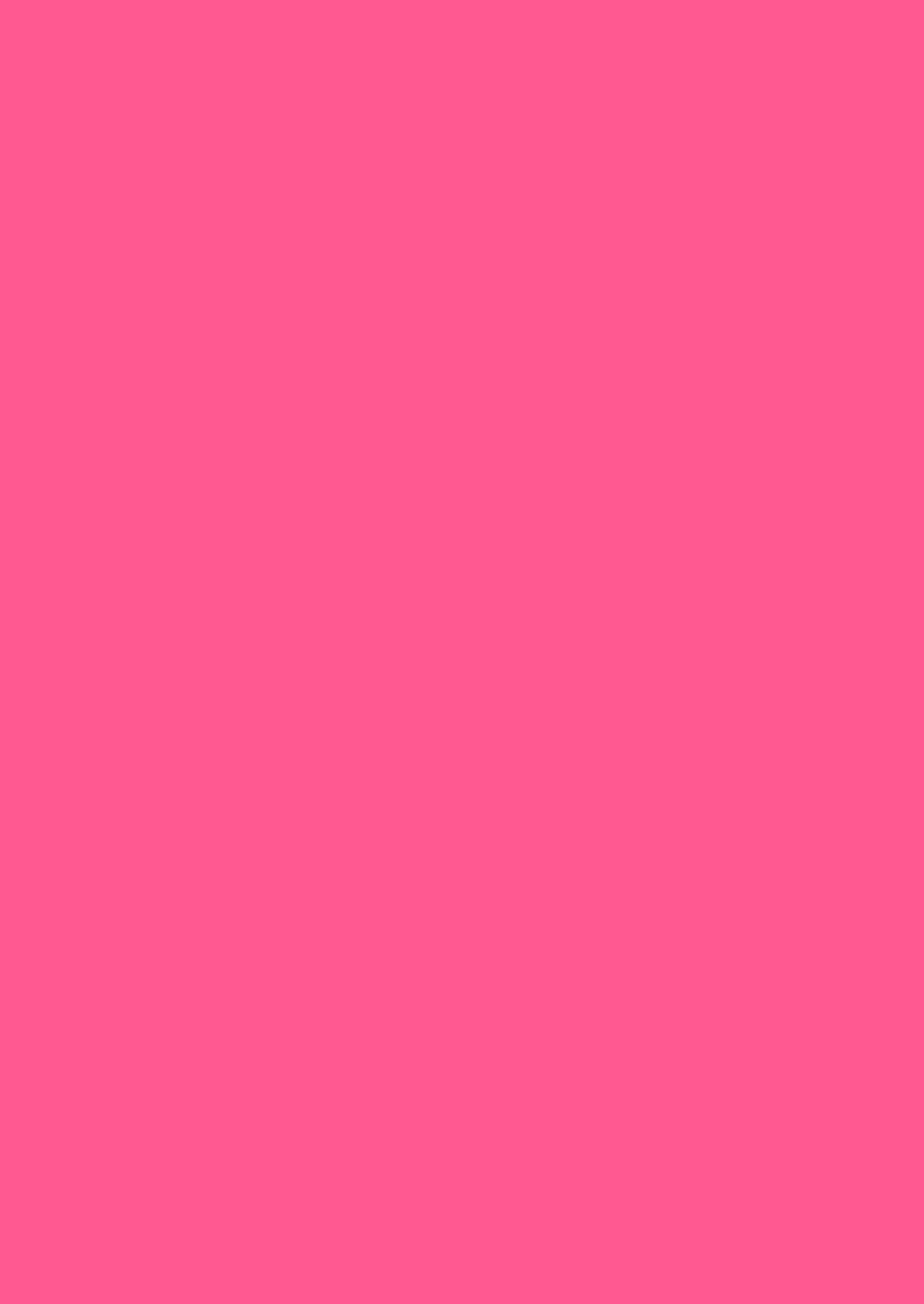## West Den Haag 18.01.2016 — 23.01.2016

winter school of discontent Triggering consciousness for creative politics and collective aesthetics

| MONDAY 18 JANUARY 2016        | Cissie Fu<br>Eloise Sweetman              |
|-------------------------------|-------------------------------------------|
| TUESDAY 19 JANUARY 2016       | Riti Hermán Mostert<br><b>Galit Eilat</b> |
| WEDNESDAY 20 JANUARY 2016     | Marianna Maruyama<br>Frank Chouraqui      |
| THURSDAY 21 JANUARY 2016      | Michael Driebeek van der Ven<br>Orly Almi |
| FRIDAY 22 JANUARY 2016        | Eric Kluitenberg                          |
| SATURDAY 23 JANUARY 2016      | Chris Goto-Jones                          |
| PARTICIPATION FEE<br>students | $E$ 150,-<br>€ 100,-                      |

To keep the discussions and experiences substantive and immersive, this Winter School of Discontent caps at 25 participants. The fee includes light lunches and suppers as well as a reader. The program will be mainly in English. To apply, please e-mail eloise@westdenhaag.nl before 15 December 2015 with a short introduction and a 100-word motivation. If successful, you will receive a confirmation of registration and instructions for payment within the week.

Location West Groenewegje 136 2515 LR Den Haag

More information: www.westdenhaag.nl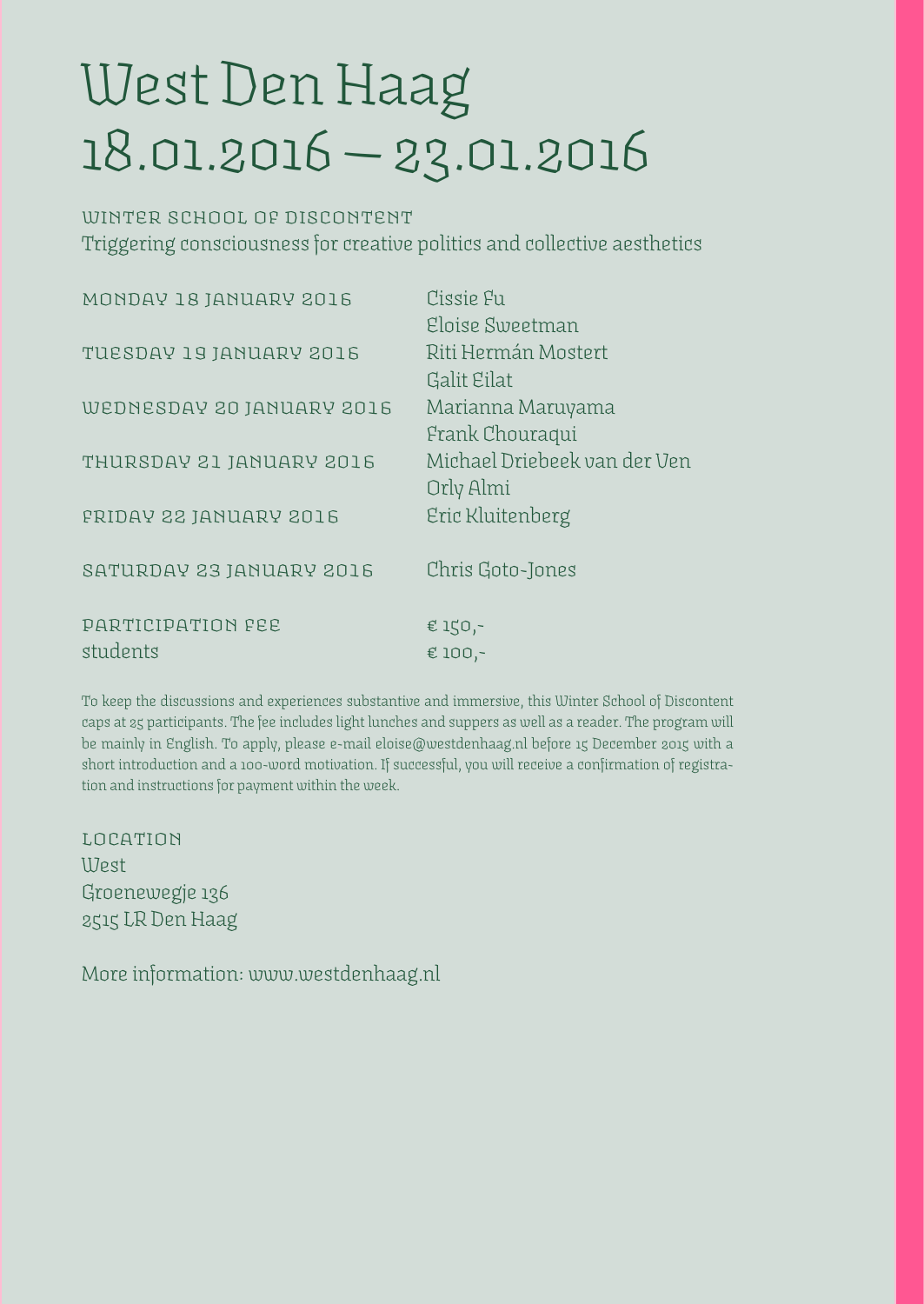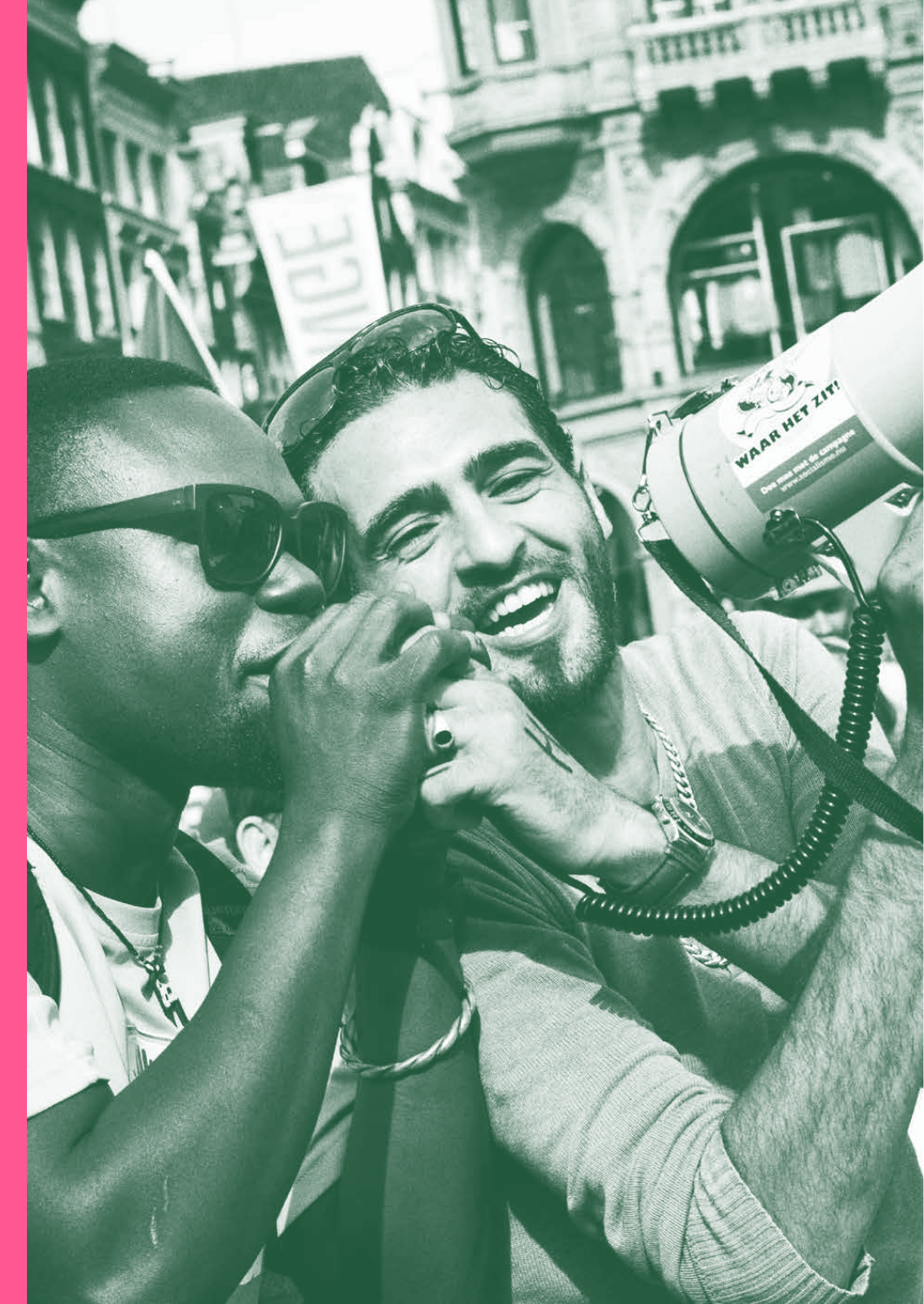In an increasingly alienating 21st century, neo-liberal ideology exacerbates the fragmentation of values and cultural capitalism erodes the critical power of art. To disrupt this cycle of vicious content, it is high time to consider what we can hold in common and what we can rally as a community. According to the phenomenologist Alphonso Lingis, in his book *The Community of Those Who Have Nothing in Common*:

[c]ommunity forms when one exposes oneself to the naked one, the destitute one, the outcast, the dying one. One enters into community not by affirming oneself and one's forces but by exposing oneself to expenditure at a loss, to sacrifice. Community forms in a movement by which one exposes oneself to the other, to forces and powers outside oneself, to death and to the others who die.

Provoked by Alphonso Lingis' challenge to conventional conceptions of community, the Winter School of Discontent moves through the themes of nothing, agitation, abandonment, exposure, encounter, and contingency. These interconnected themes prepare the ground for and respond to each other as well as encourage reflection and redefinition as the week proceeds. As our investigation into community develops with each guest contribution, we will discuss the themes, question the relevance of them, and pinpoint their potential for rallying an other community.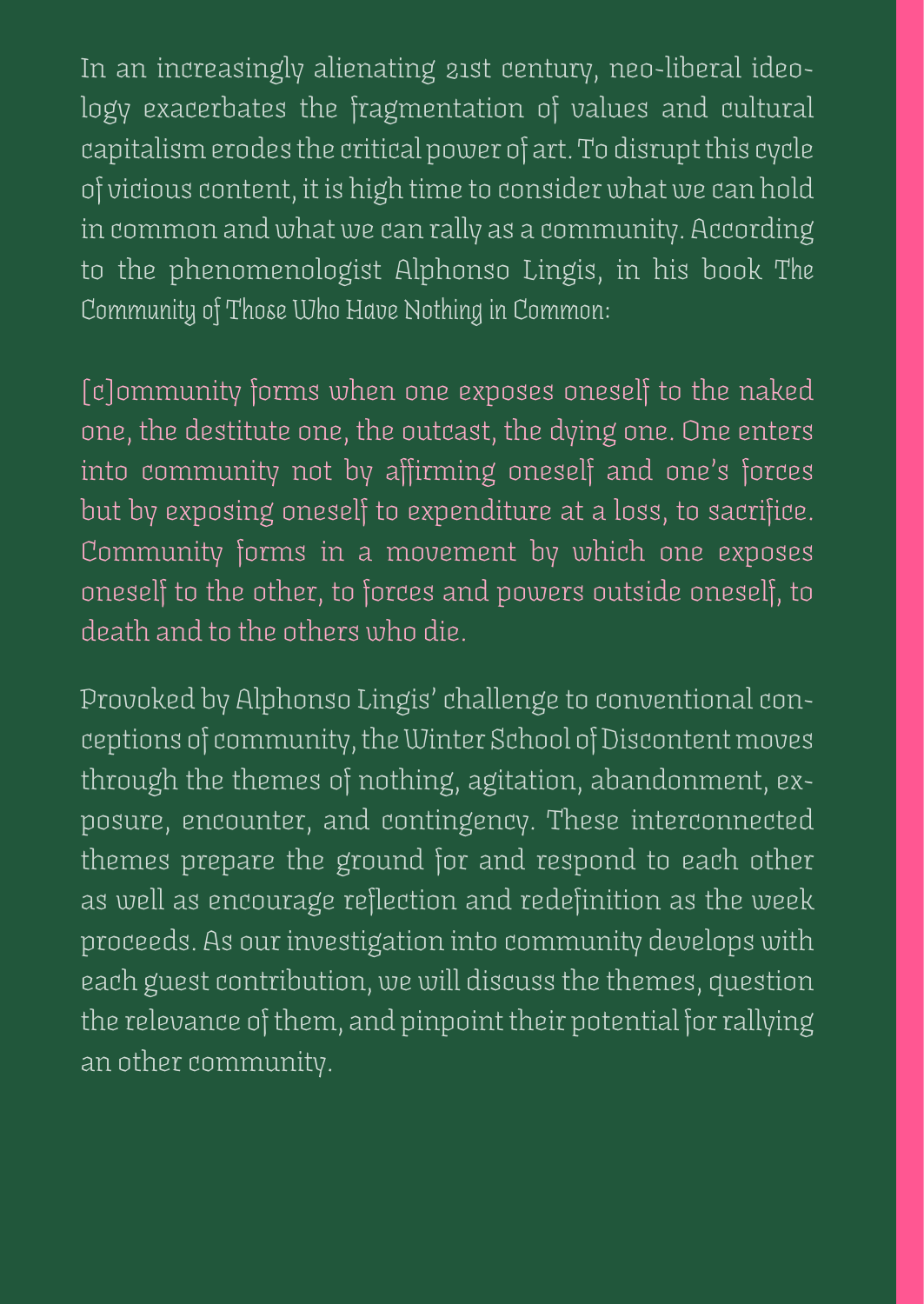# Introduction

Drawing inspiration and resources from art, activism, and academia, West joins forces with the Political Arts Initiative to make space this winter for a school of discontent. Experimenting with the contours of community along physical, psychological, phenomenological, political, and practical dimensions, this experiential Winter School of Discontent explores the necessary but precarious conditions under which a community can emerge. The diverse thematic entry points of the school offer fresh avenues to think about and engage with commonality and collectivity by staying playful and attuned to ourselves and our surroundings.

The programme brings together thinkers and practitioners from fields ranging across arts management, curatorship, dance, food art, media technology, narratology, philosophy, theatre, and translation. These diverse perspectives, by bearing on the current state, systems, and structures of the world, offer fresh insights to and methods for our individual and collective enquiry through an exciting series of workshops, seminars, and discussions.

Throughout the week you and your fellow participants will work on an individual or a group project with the skills and knowledge generated from the programmed activities. The form and content of projects are not predetermined allowing you to experiment with interim conclusions and new ideas: your project can be a scholarly essay as much as an interactive directory, a one-man band as much as a participatory installation. On Saturday 23 January all projects are opened up to a wider audience during a special public event.

At meal times we will prepare together light lunches and dinners, and during the free working period you are welcome to work on your projects in the shared working space at West. The School convenors, Cissie Fu and Eloise Sweetman are also available, by appointment, between these hours.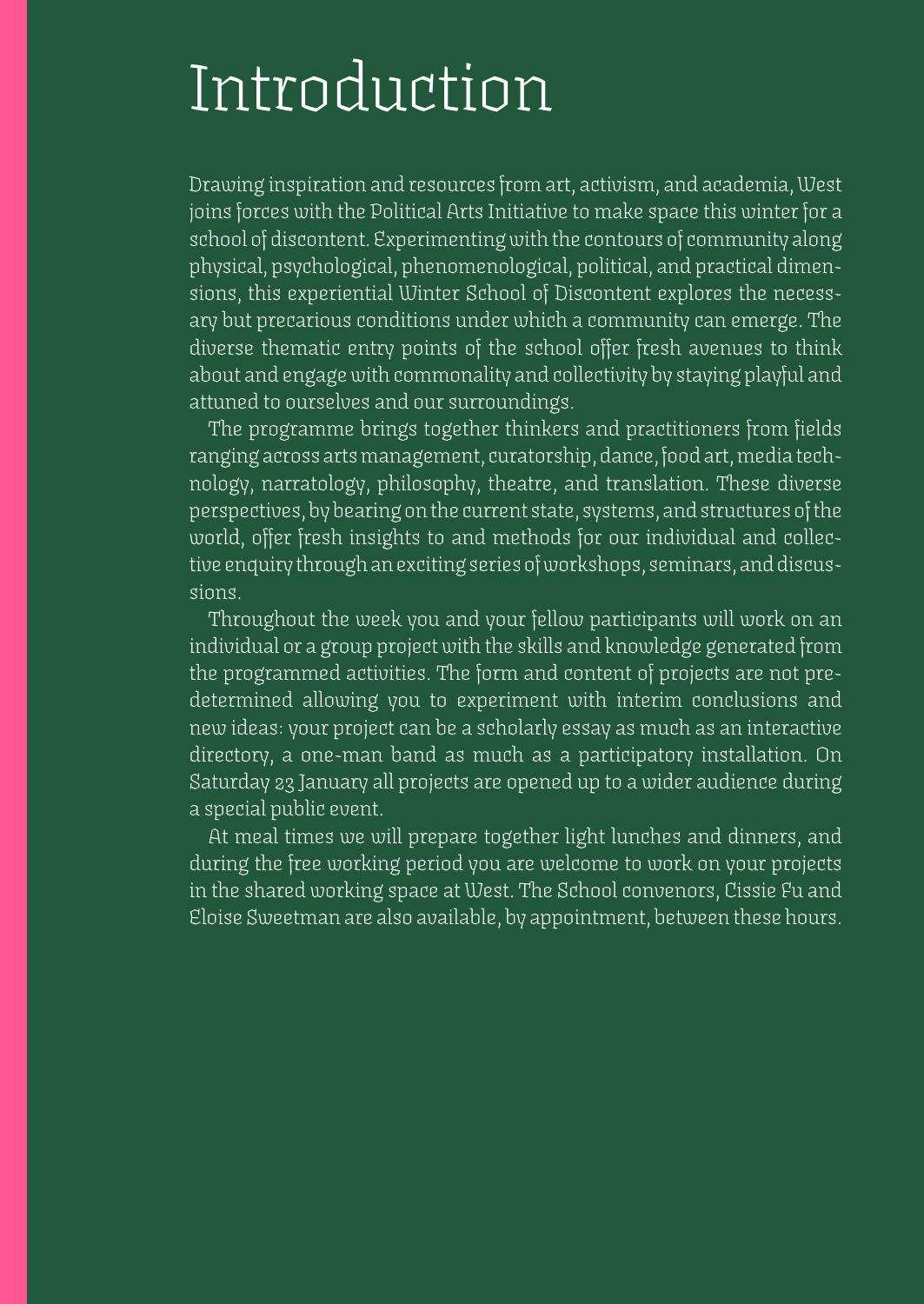# Program

### Nothing

Monday 18 January 2016

How to begin with nothing and as strangers? We will consider the nature and consequence of nothing as a starting point when strangers assemble. A reflexive questioning of our intentions and interactions in our surroundings will free each of us to engage with how nothing can be formalized as a condition of entry into another community.

| 17:00-18:00 supper |                                                                   |
|--------------------|-------------------------------------------------------------------|
|                    | 18:00-19:30 introduction to the program with Cissie Fu and Eloise |
|                    | Sweetman on a constructive and substantive emptying               |
|                    | out, born of discontent, and begin afresh.                        |
| 19:30-22:00        | collective reading of 'The Other Community'                       |
|                    | from The Community of Those Who Have Nothing in Common            |
|                    | by Alphonso Lingis.                                               |

## Agitation

Tuesday 19 January 2016

After having discussed the conditions that make possible encounters in an other community, as coined by Lingis, we will address those foundational elements — be they impulses, desires, needs, or our will to be distinctive individuals — which underlie agitation, which in turn triggers and propels political action.

|                   | 10:00-13:00 free working period                                  |
|-------------------|------------------------------------------------------------------|
| 13:00-14:00 lunch |                                                                  |
|                   | 14:00-17:00 workshop with Riti Hermán Mostert to observe and act |
|                   | out personal and social agitation through individual and         |
|                   | collective non-verbal expression and movement.                   |
| 17:00-18:00       | supper                                                           |
| 18:00-22:00       | seminar with Galit Eilat on activist curatorship, with           |
|                   | an eye on agitation in contemporary artistic practices           |
|                   | and trans-disciplinary collaborations.                           |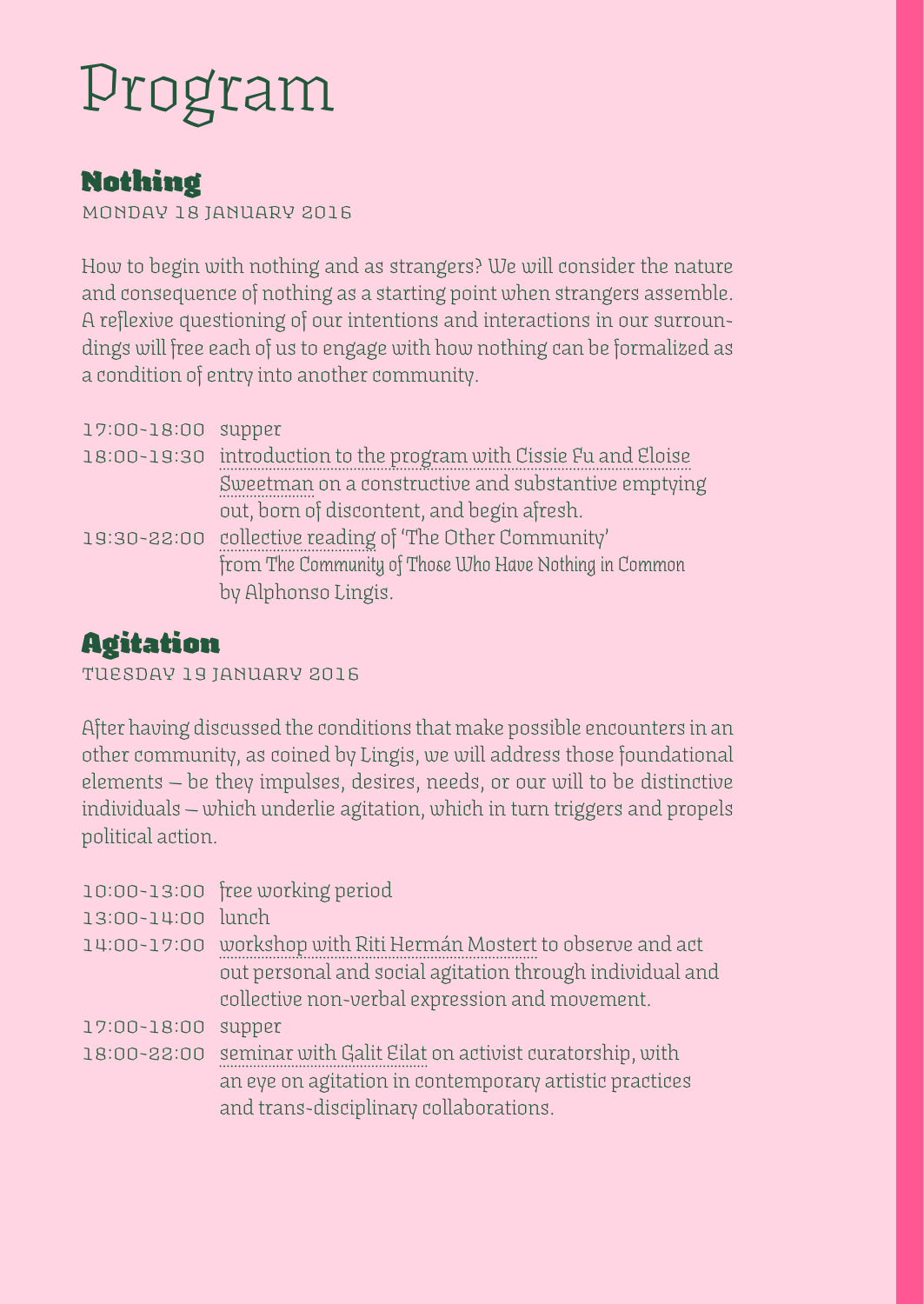### Abandonment

Wednesday 20 January

Is it necessary to break away from what we already think we know? Following from agitation as a source for action, we will explore that which we need to abandon, leave behind, and suspend in order to disturb those norms, values, and identities which hold us captive to a fixed, essentialized sense of community. Let us loosen our grip on everyday usages and understandings of verbal and physical communication.

|                   | 10:00-13:00 free working period                                                                                                                                                                                 |
|-------------------|-----------------------------------------------------------------------------------------------------------------------------------------------------------------------------------------------------------------|
| 13:00-14:00 lunch |                                                                                                                                                                                                                 |
|                   | 14:00-17:00 workshop with Marianna Maruyama on how language<br>moves and how translation as an artistic practice can be<br>carried across bodies, space, and time.                                              |
| 17:00-18:00       | supper                                                                                                                                                                                                          |
|                   | 18:00-22:00 seminar with Frank Chouraqui on how human<br>embodiment inflects our perception of and consciousness<br>in the world, with implications for political, ethical, and<br>epistemological communities. |

#### Exposure

Thursday 21 January 2016

Where is the threshold of trust? When we have nothing left to abandon, we cannot but bare our selves, face-to-face and body-to-body, to each other. Thus exposed, we will approach and approximate the threshold for trust by entertaining and experiencing possibilities to speak and act honestly and vulnerably as precarious subjects.

|                   | 10:00-13:00 free working period                                                                                                   |
|-------------------|-----------------------------------------------------------------------------------------------------------------------------------|
| 13:00-14:00 lunch |                                                                                                                                   |
|                   | 14:00-17:00 workshop with Michael Driebeek van der Ven to explore<br>autobiographical storytelling as a mode of trusting our      |
|                   | own voices and the encounter with the other.                                                                                      |
|                   | 17:00-18:00 break with light snacks                                                                                               |
|                   | 18:00-22:00 performance and workshop with Orly Almi on the artistic,<br>ethical, and political movement between cooking, dancing, |
|                   | eating (dinner will be served!), sharing, and theorizing,                                                                         |
|                   | which crosses cultural, geographic, religious, ethnic, social,                                                                    |
|                   | and economic borders.                                                                                                             |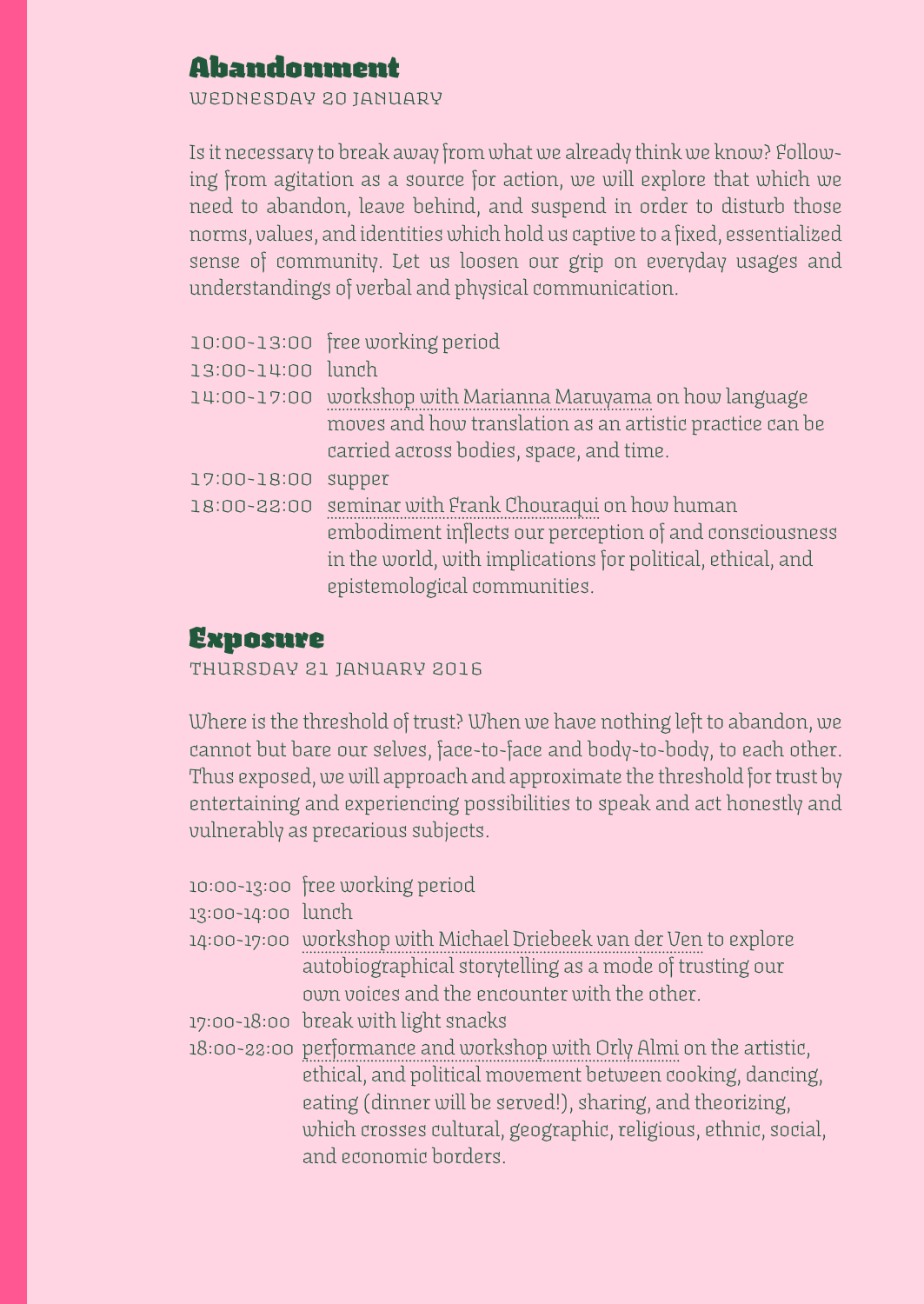#### Encounter

#### Friday 22 January 2016

In keeping with the burgeoning other community arising from risk and trust, we will examine and practice strategies to invite and engage others in this process, while attending to various threats and caveats along the way. A concrete sense of the political will emerge as we negotiate between our public, private, and increasingly electronic selves.

|                    | 10:00-13:00 you are encouraged to work on your personal and/or<br>collaborative project. During this time, we as a group will<br>determine the public program concept and format. |
|--------------------|-----------------------------------------------------------------------------------------------------------------------------------------------------------------------------------|
| 13:00-14:00 lunch  |                                                                                                                                                                                   |
|                    | 14:00-17:00 personal/group project                                                                                                                                                |
| 17:00-18:00 supper |                                                                                                                                                                                   |
|                    | 18:00-22:00 seminar with Eric Kluitenberg on tactical media theory                                                                                                                |
|                    | and techniques for self-mediation, public access, and the                                                                                                                         |
|                    | necessity of physical embodiment for robust contestation                                                                                                                          |
|                    | in the public realm.                                                                                                                                                              |

#### Contingency

Saturday 23 January 2016

Putting into practice all that we have discovered together since the beginning of the week, we will open our winter school to the public through presentations of our individual and collective projects. In this way, we will embrace and perform fully the very contingency of community-formation, which brought us together in the first place. Let's celebrate!

| 10:00-16:00 | preparation for public presentations, with light snacks to                                                                                                                                                                                                                                                            |
|-------------|-----------------------------------------------------------------------------------------------------------------------------------------------------------------------------------------------------------------------------------------------------------------------------------------------------------------------|
|             | keep up our concentration and energy levels.                                                                                                                                                                                                                                                                          |
| 16:00-18:00 | critical reflection with Chris Goto-Jones on the<br>programme and resulting projects, alongside questions<br>that continue to come into play.                                                                                                                                                                         |
| 18:00-19:00 | supper                                                                                                                                                                                                                                                                                                                |
| 19:00-22:00 | public presentation with Chris Goto-Jones and Winter<br>School participants featuring a short lecture by Goto-<br>Jones, project presentations by participants, and<br>discussion with the audience about the themes of the<br>School to generate further food for thought and working<br>conclusions for the future. |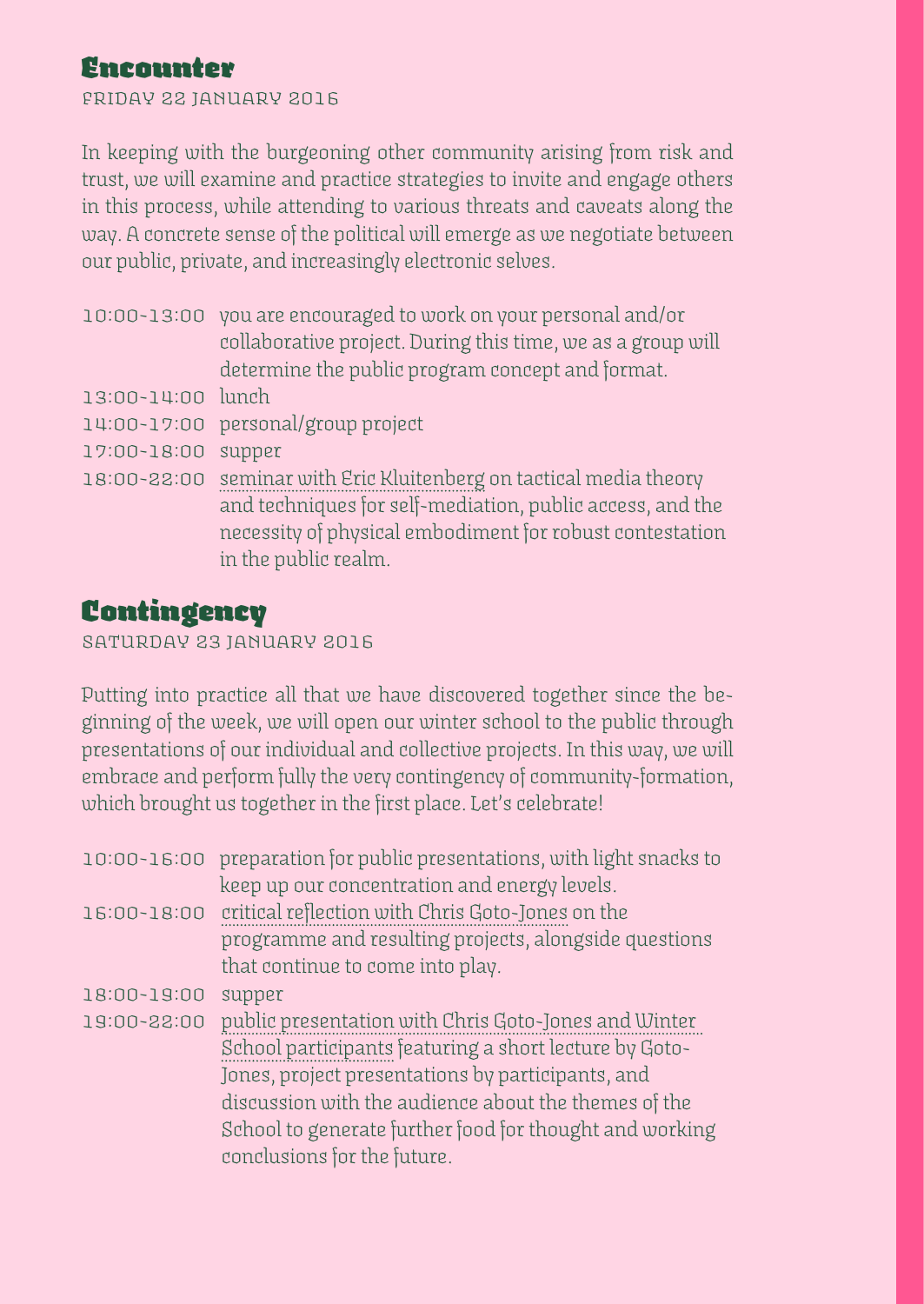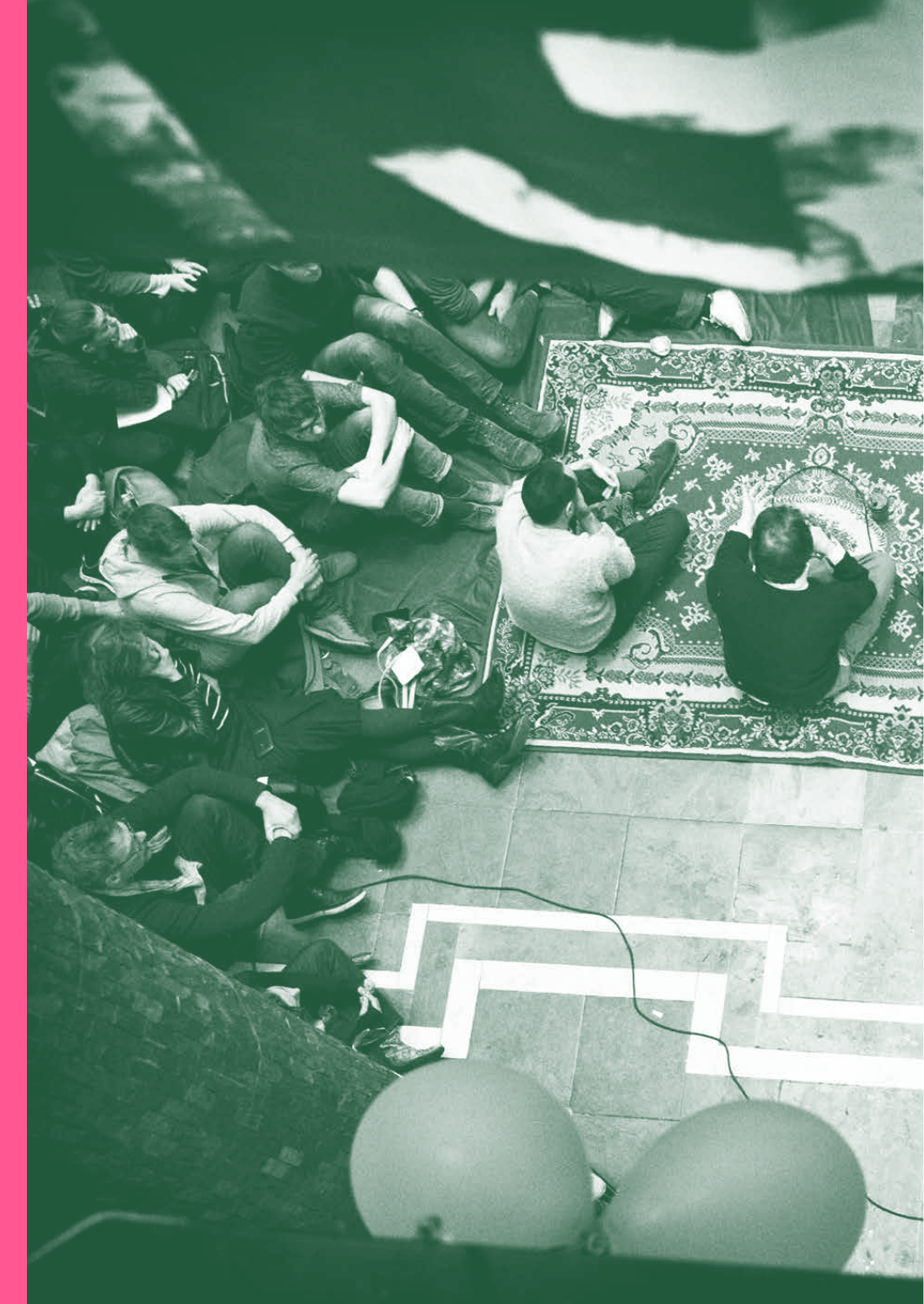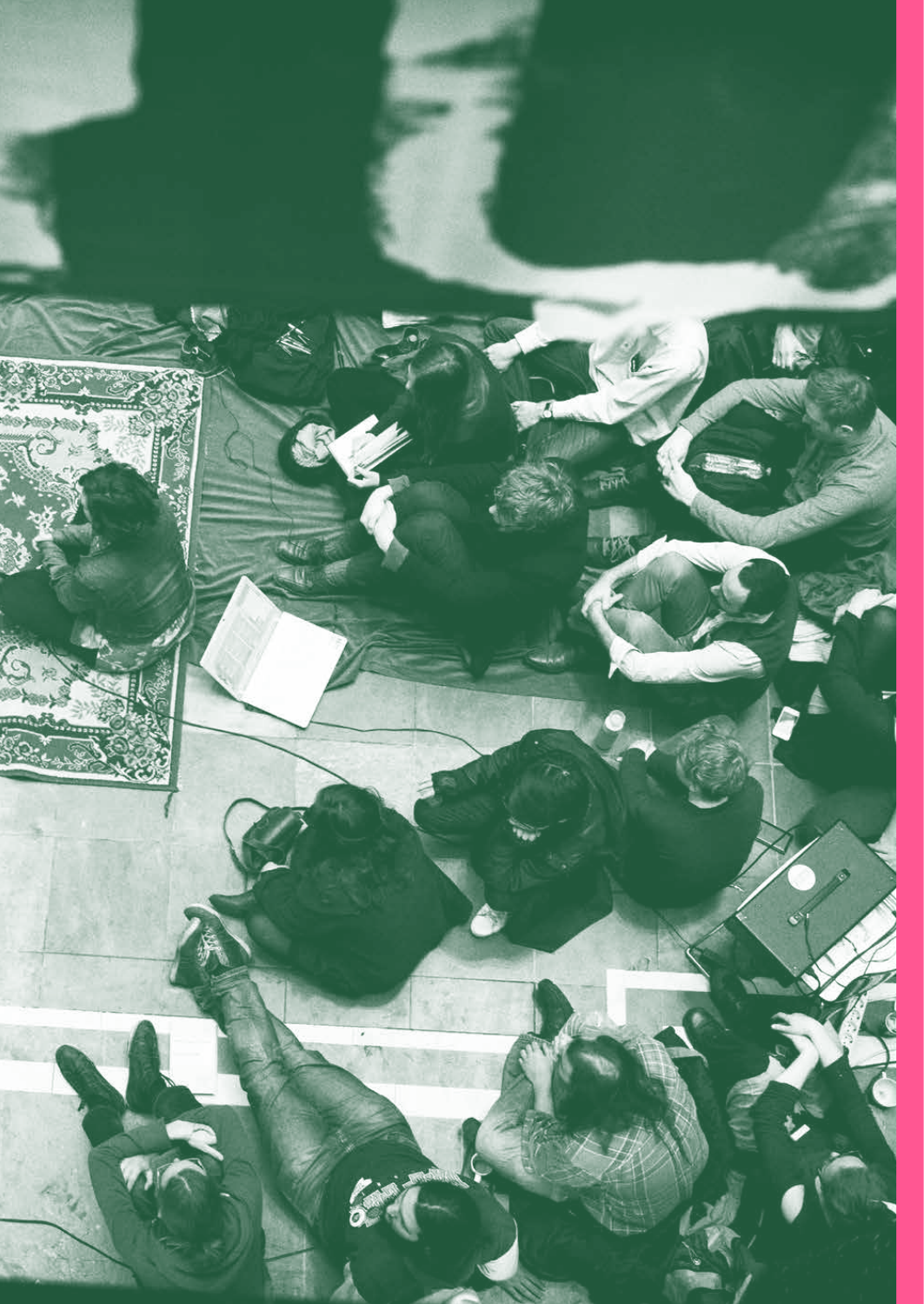

**ORLY ALMI** 



**GALIT EILAT** 



**ERIK KLUITENBERG** 



**FRANK CHOURAQUI** 



**CHRIS GOTO-JONES** 



MARIANNA MARUYAMA



MICHAEL DRIEBEEK VAN DER VEN



RITI HERMÁN MOSTERT



**CISSIE FU** 



**ELOISE SWEETMAN**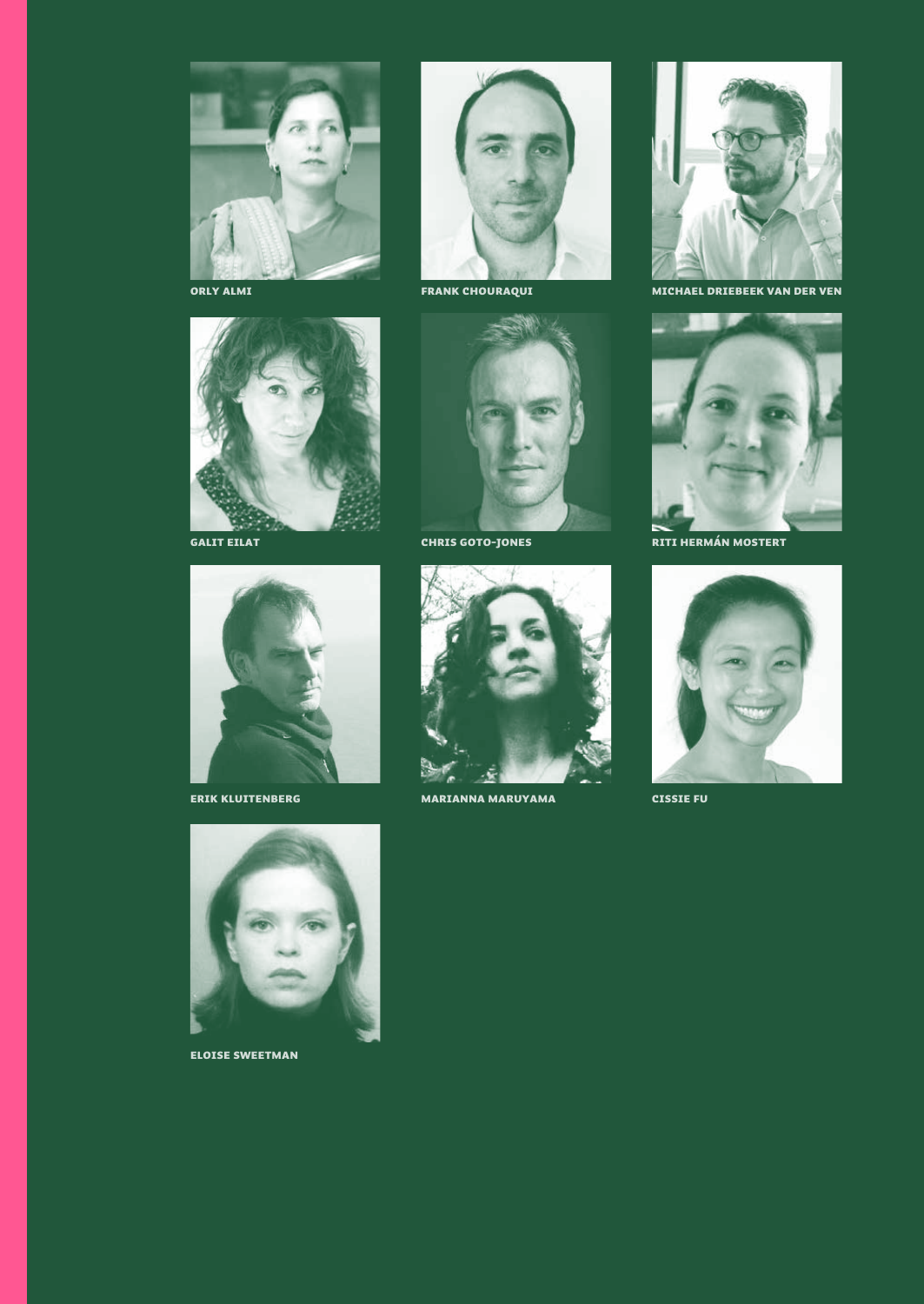# Biographies

Orly Almi(IL) is a choreographer and improviser. Graduating with a Master of Science with a major in Social Anthropology from University of Oxford in 1999, she later studied dance with Ilanit Tadmor, Saar Harari, Sigal Bergman, and Emanuel Grivet. Connecting these two fields, she graduated with a Master of Choreography from ArtEZ in 2014. Her thesis *Activism in Motion* dealt with the notion of political dance from gender perspectives with a focus on Israel and the Middle East. She sees anthropology as a way of life, social justice as a personal ethical compass, and dance as a means of communication and connecting with and among people. Almi regularly performs in set choreographies and improvisation performances in small, fringe and outdoor venues as well as private homes throughout the world.

Frank Chouraqui (FR) is assistant professor of philosophy at Leiden University with expertise in contemporary continental philosophy, phenomenology, and ontology. He received his Master of Arts in Philosophy from Provence University in 2006, and his doctorate from Warwick University in 2010 under the supervision of Keith Ansell-Pearson. Chouraqui's research has a historical side and a syste-matic side: the historical aspect focuses on the philosophies of Nietzsche and Merleau-Ponty, especially their ontologies of relationality and their connections with ontological accounts of power; the systematic aspect concentrates on an analysis of the phenomenon of belief and its relation to action, especially in the case of fanatic and dogmatic belief.

Michael Driebeek van der Ven (NL) is a master storyteller and co-founder of the Dutch International Storytelling Centre (DISC). The centre provides a place for storytellers to come together to share their craft, whilst opening up techniques and practices to new audiences. He has had a passion for storytelling since he was a young boy, where he built a stage on top of a hen house in his parent's garden. From there he started telling stories to the neighbourhood children. Since then he has consistently been developing his craft. Graduating as an actor from The Actor's Studio The Hague in 2000, Driebeek van der Ven works closely Caja van der Poel, founding MichaelandCaja as an international storytelling duo. In 2011, he graduated as a 'Crafted Storyteller', with a focus on biographical and real life storytelling from The International School of Storytelling (UK). In 2013, he graduated as 'Master Storyteller' at The International School of Storytelling (SA).

Galit Eilat (IL) is an independent curator and a writer. Her projects tackle issues such as the geopolitical situation in the Middle East, activism and political imagination in art. In 2014, she co-curated *How to (…) things that don't exist*, 31st Sao Paulo Biennial with Charles Esche, Nuria Enguita Mayo, Pablo Lafuente, Oren Sagiv and associate curators Benjamin Seroussi and Luiza Proença. In the early 2000s, she founded The Israeli Center for Digital Art in Holon until 2010, and co-founded Ma'arav — an online arts and culture magazine. Following these positions she served as a research curator at the Van Abbemuseum in Eindhoven until 2013. Also in this time she was the President of the Akademie der Künste der Welt. In addition to this she writes regularly for publications all over the world.

Chris Goto-Jones (uk) is professor and chair of Comparative Philosophy & Political Thought at Leiden University and co-founder of the Political Arts Initiative. Educated at University of Cambridge (BA, MA), Keio University in Tokyo, and University of Oxford (MPhil, DPhil), Goto-Jones is an expert on the political philosophy of Nishida Kitaro and the Kyoto School. Having taught and lectured in leading centres around the world and won awards for his work, which has been translated into Chinese, Russian, Thai, and Arabic, Goto-Jones was appointed as chair professor of Modern Japanese Studies in Leiden in 2006 and founding dean of Leiden University College The Hague in 2009. His main research interests revolve around questions of philosophy in a worldly context: what happens to the idea and practice of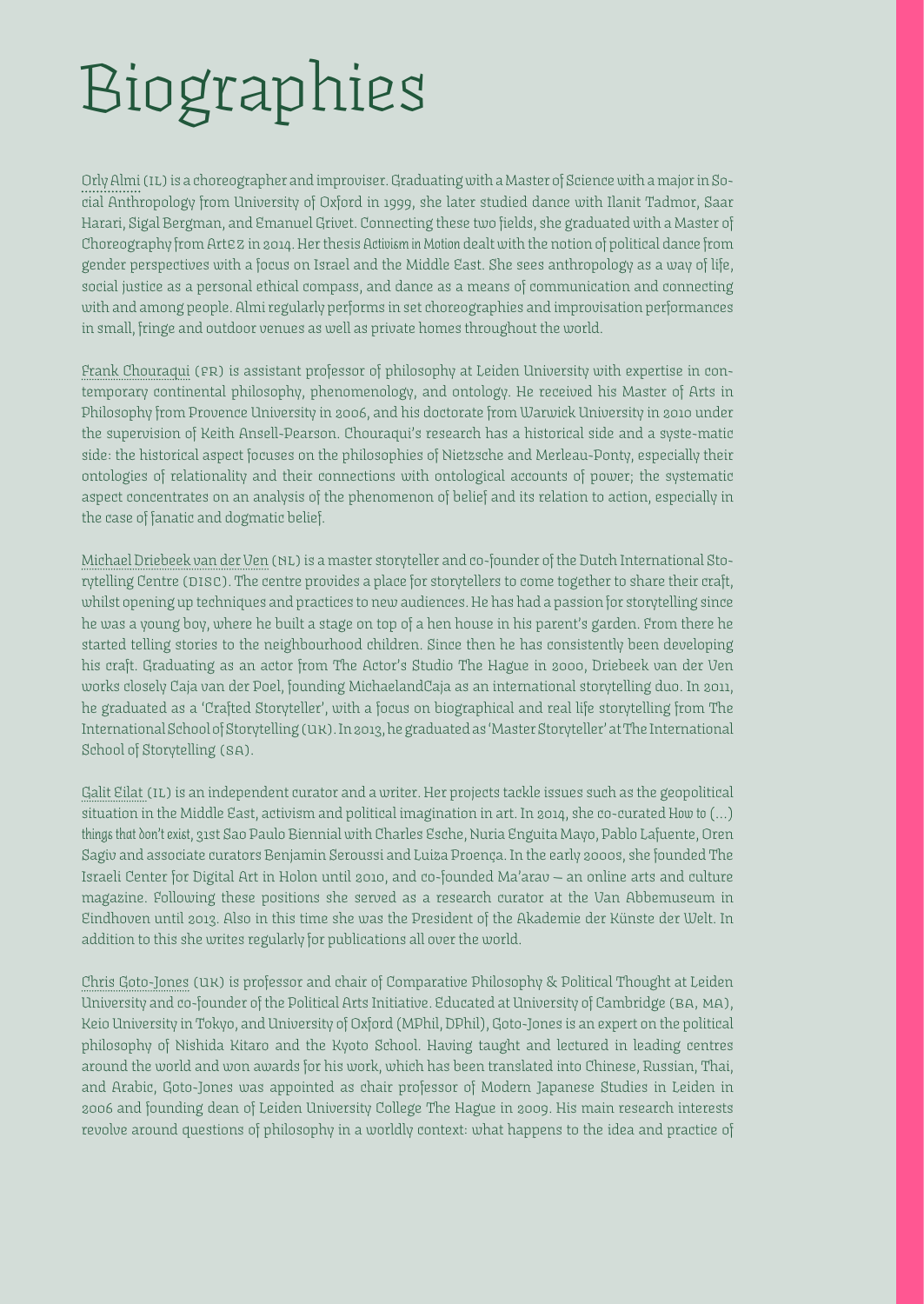philosophy when it is dislocated from its conventional disciplinary roots in Europe? Can we still talk about 'philosophy' when engaging with traditions of thought that lie outside the 'Western' narrative of the development of disciplinary philosophy and, if so, what does this mean for philosophy itself?

Riti Hermán Mostert (NL) is a drama therapist, using her background in Applied Theatre and Development Sociology for both critical reflection and the process of creating. In her work she engages with school children, people with learning disabilities, students, and with diverse groups in forensic psychiatry. She uses a variety of experiential tools for social theatre and group dynamics through which people can experiment and 'play' with emotions, understanding, experience, and with new behavior. One method she uses is forum theatre, a practical method that stems from critical thinking and incorporates not only our reasoning, but instead enhances the embodiment of change.

Eric Kluitenberg (NL) is an independent theorist, writer, and researcher on culture, media & technology. He is a board member of the Floss Manuals Foundation, and the editor-in-chief of the Tactical Media Files, an online documentation resource of tactical media practices worldwide. Tactical Media emerged when the modest goals of media artists and media activists were transformed into a movement that challenged everyone to produce their own media in support of their own political struggles. From 1999 to 2011, Kluitenberg was head of the media program of De Balie, a centre for culture and politics in Amsterdam, and has been involved in a large number of key international events in the field of new media culture. He taught theory of culture and media at University of Amsterdam; Amsterdam University for Professional Education; Academie Minerva, Groningen; and Royal Academy of Visual Arts, The Hague.

Marianna Maruyama (US) is an artist who, through writing, audio recording, drawing and play, looks for ways that sound and movement facilitate an understanding of position. Orientation and voice, specifically loss of position as it relates to loss of voice, are dominant themes in her practice. Maruyama holds a Bachelor of Arts in Studio Art from Oberlin College in USA, an Master of Fine Arts from the Dutch Art Institute, and moved to The Netherlands after an extensive period of work in Japan. Her recent projects include How Language Moves, Goleb, Amsterdam; Il Milione, Gemak, The Hague; and How to Lose Your Voice, NOA Language School Il, Amsterdam. Most recently she has exhibited at Museum of Yugoslav History, Belgrade; Diginner Gallery, Tokyo; and Klaipėda Culture Communication Center, Lithuania.

Cissie Fu (HK) is assistant professor of Political Theory at Leiden University and co-founder of the Political Arts Initiative. After a Bachelor of Arts in Government and Philosophy at Harvard University, she explored public interest law in Washington DC before moving to the University of Oxford for a Master of Studies in Women's Studies, a Master of Science introduces Political Research and Methodology, and a Doctor of Philosophy in Politics and International Relations. She taught political thought, jurisprudence, and ethics at University of Oxford and University College London prior to her arrival at Leiden, where she served as Senior Tutor and Director of Studies at Leiden University College and currently conducts research at the nexus of politics, philosophy, and performance.

Eloise Sweetman (AU) is a writer, curator, and part of the West Den Haag team. She graduated in 2008 with a Bachelor of Arts in Arts Management from Western Australian Academy of Performing Arts, and in 2012 with a Master of Arts in Arts Management from HKU University of the Arts Utrecht. From 2013 until 2015, with the objective of exploring the political, social, strategic development of the art organisation in tandem with actual and potential audiences through exhibitions, she graduated with a Master of Fine Art from School of Missing Studies, Sandberg Institute Amsterdam. Her current projects are pointed toward arts management as a curatorial subject. She works at West as project manager.